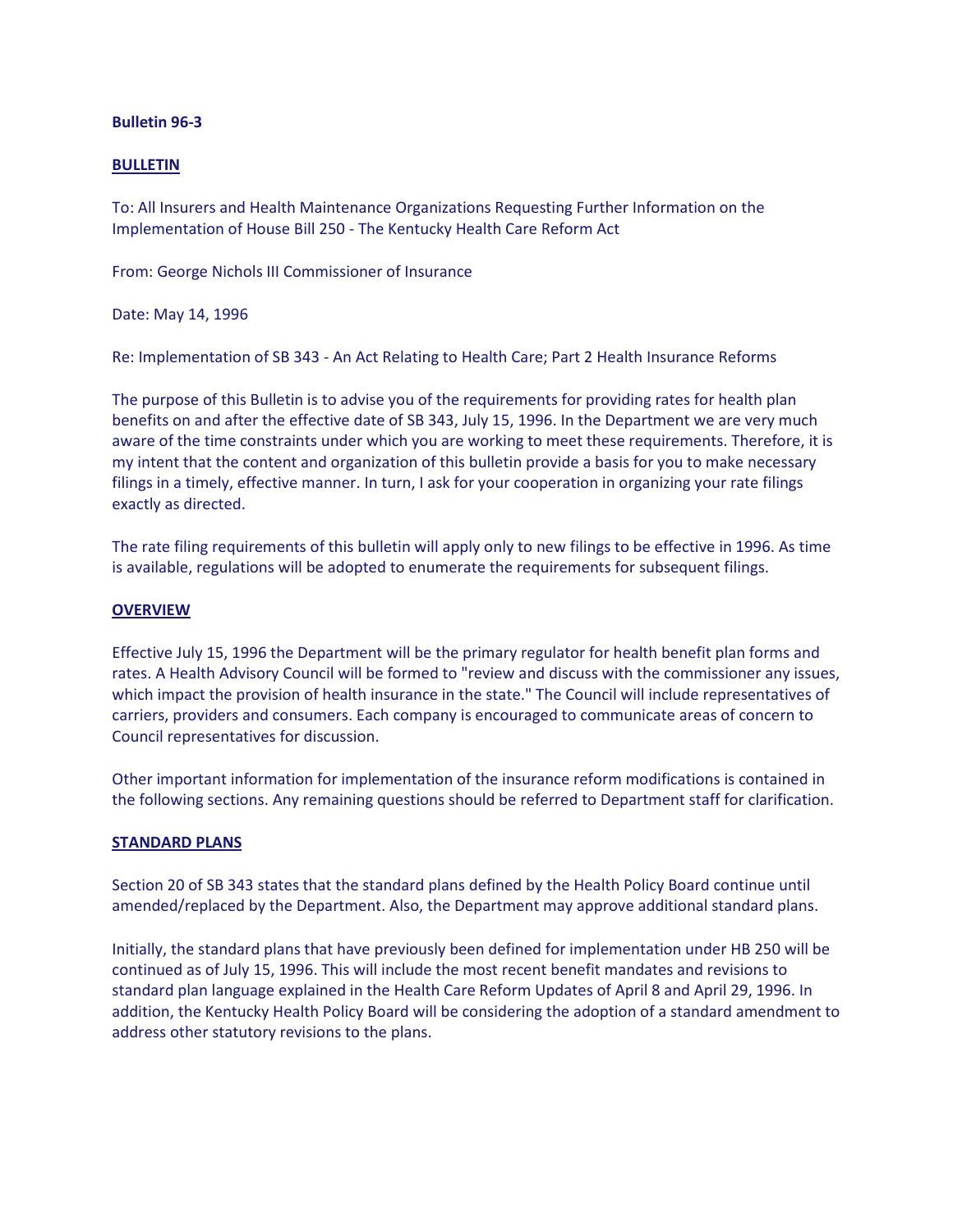The Health Insurance Advisory Council will be reviewing the standard plans and providing recommendations for changes and/or replacements. You will be notified immediately about any new or changed standard plan.

### **CONTINUATION OF PRE-STANDARD PLANS**

A provision of Section 11(2)(f) of SB 343 allows any person or group covered by a pre-standard plan as of July 15, 1996 to elect to renew those benefits until July 15, 1997. This option is available only if benefits remain exactly the same, except for the addition of any recent mandated benefits, and renewal is guaranteed.

It must be understood that each individual and small group (employers with 2-50 eligible employees) policyholder can continue this coverage from July 15, 1996 to the next policy anniversary month or normal premium renewal month. On that anniversary or premium renewal month the policyholder can renew the coverage for another 12 months. At the end of that 12 month period the policyholder would have to elect any of the standard plans available at that time under SB 343, with any approved rate increase, under this optional continuation of benefits under a pre-standard plan. All coverage and rates must be guaranteed for the respective periods indicated.

Individual and small group policies are exempt from modified community rating during this continuation under pre-standard plans. Your rate determination methodology previously used for these policies would not change.

Note that separate rate increases may be requested to be effective ' July 15 and on the anniversary or rate renewal date immediately following July 15. These increase requests should be made in a single filing with detailed information as to how they would be implemented.

Large group policies and association policies that are on pre-standard plan benefits as of July 15, 1996 may continue that coverage in the same manner as applicable to other business. However, rate changes would be available only on anniversary dates and would be determined according to rate determination information already on file.

An exception to this would be groups of 51-100 lives, previously considered as being small groups under HB 250, for which rates had been frozen during continuation of coverage under the pre-standard plan benefits. These groups should not have had a rate change since before July 15, 1995 and, therefore, could be subject to a rate change at any time on or after July 15, 1996. The new rates would be guaranteed for 12 months and would be determined according to the rate determination information for large groups on file.

### **FORM FILING**

The Kentucky Health Policy Board will be asked to approve a standard amendment to implement statutory and technical revisions to the standard plans. That amendment will be forwarded to carriers as soon as possible.

### **RATE FILING**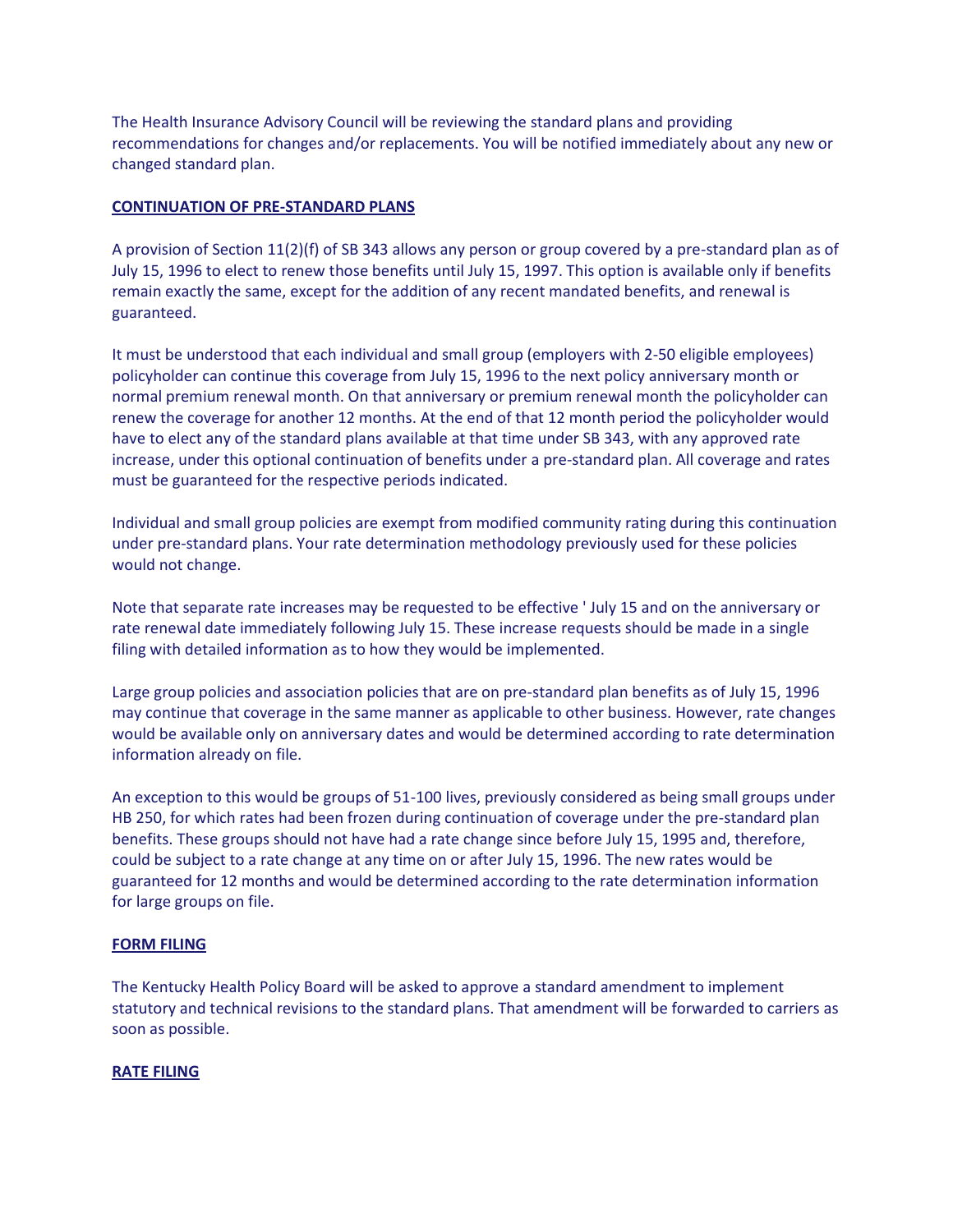The rate filing provisions of SB 343 Section 16 apply to all health benefit plans, as defined in Section 7(4), effective July 15, 1996. This applies to pre-standard as well as standard plans, including premium determination for large groups (more than 50 employees) and all association business. Rate filings may be deemed approved after 30 days, but that period may be extended an additional 30 days by the commissioner. During the remainder of 1996 two additional 30 day period extensions are available upon notice by the commissioner.

Any health benefit plan rate filing involving an average annual (to be pro-rated for other than annual periods) premium rate increase more than 3% in excess of the change in medical CPI for urban South region consumers, as published by the Bureau of Labor Statistics, will automatically trigger a hearing. Explanation of the application of this " medical CPI plus 3%" is provided in detail in a following section.

## **RATE GUARANTEE PERIODS AND FILING FREQUENCY**

All health benefit plan coverage under SB 343 will use a 12 month rate guarantee period. No rate increase may be filed to be effective within 12 months following the effective date of the latest prior rate increase for the same policies or contracts.

For business subject to modified community rating this means that a rate filing resulting in an increase, on a composite basis as explained in the last paragraph of the following section on "Medical CPI Plus 3%", can't be made within 12 months of the latest rate filing also determined to have been an increase on a composite basis. Informational filings for composite rate decreases can be filed at any time.

In order to minimize the effect of this requirement on new and renewing policies during the first six months the revised modified community rates are in effect, each filing may be made on a six-monthtrended basis. These filed rates will be applicable to new/renewing business during the first six months the rate schedule is in effect. This type of rate filing must also include a trend factor for rates applicable to new/renewing business during the next six months of this 12 month period covered by the filing. Therefore, the rates for the second six month period will equal the rates for the first six month period multiplied by the filed trend factor. This trend factor will be subject to the "Medical CPI Plus 3%" test discussed in the following section. Marketing rates during each six month period will be level. The Gross Base Rates Index values on the Premium Parameter Worksheet assume the use of the six-monthtrended basis and represent the marketing rates for July 15 - December 31, 1996.

Association and large group rate methodology may not be changed if the change results in a net premium increase within 12 months of a prior rate methodology change resulting in a net premium increase. However, the rate bases may include trend increases for marketing/renewal rates. Any trend increase in excess of the "medical CPI plus 3%" explained in a following section would call for a hearing. A decrease in the trend factor or change in rate methodology resulting in a net premium decrease could be filed at any time as an informational filing.

# **APPLICATION OF "MEDICAL CPI PLUS 3%"**

SB 343 subsection 16(2)(c) provides that, for a filing containing an "average premium rate increase" resulting in a percentage increase over existing rates greater than the "percentage change in the medical care consumer price index for all urban consumers for the South region as published by the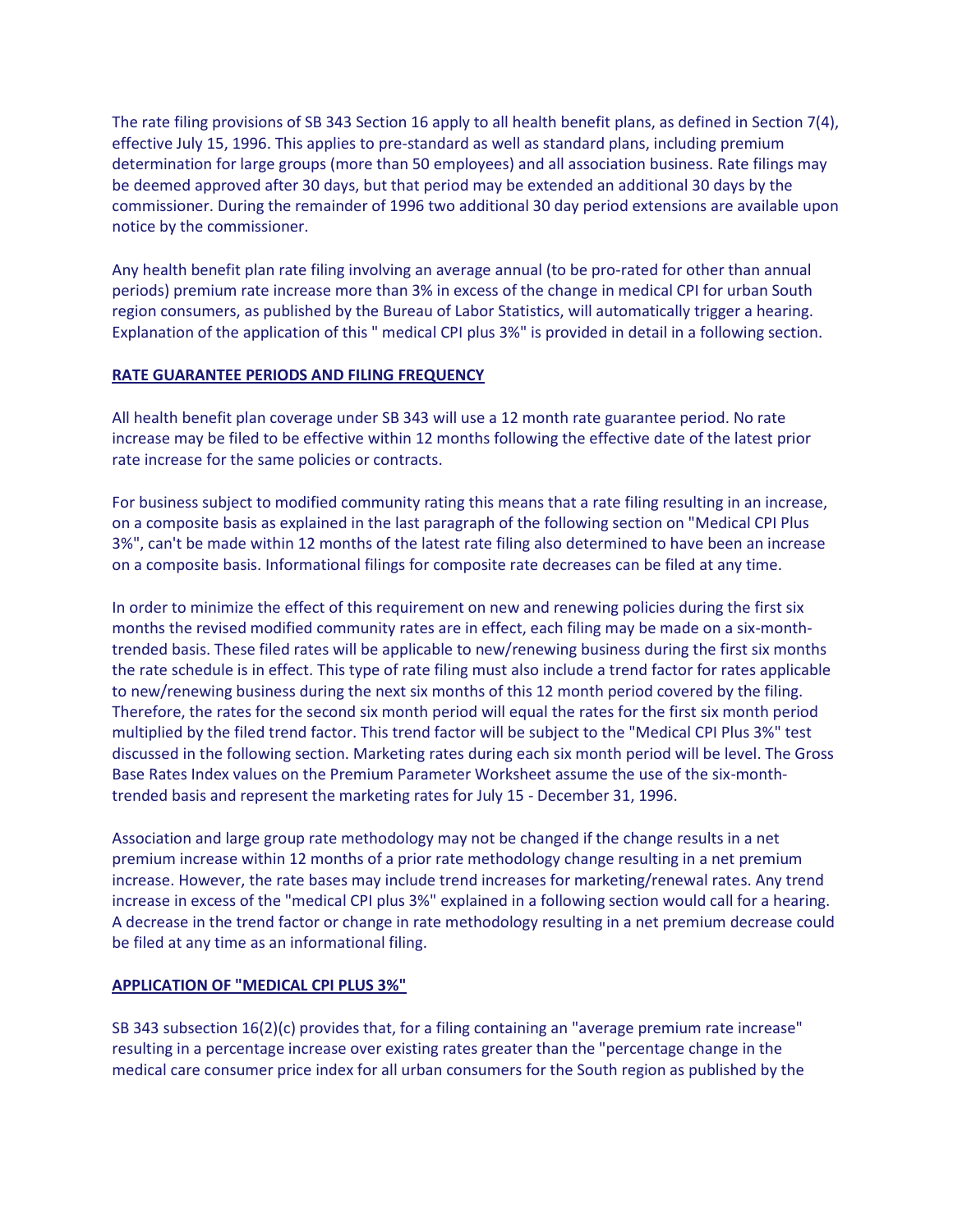federal Bureau of Labor Statistics, plus three percent (3%), since the last filing of the insurer for any of the same policies or contracts, the commissioner shall hold a hearing ..."

Determination of the change in CPI index will be measured from (1) effective date of rate filing for existing rates, to (2) effective date of proposed rates. The change will be calculated as follows assuming:

> a = index value on date (1) (effective date of existing rates) b = most recent index value available at the time of filing  $x =$  number of months from date (1) to date (2) above  $y =$  number of months from date (1) to date (3) (date of "b")

Increase =  $(b/a)(x/y) - 1$ 

An illustration using actual historical index values:

Date (1) = -January 1, 1995 Date (2) = January 1, 1996 Date (3) = July, 1995 (assumes filing submitted in September)  $a = 214.0 x = 12$  $b = 219.8$  y = 6 Increase = (219.8/214.0) (12/6) - 1 = .05494 or a 5.5% increase

This particular illustration was used so you could have a reference for the information contained in Attachment A. The monthly index values are shown in the attachment going back to January 1987. Column (2) is the increase for the 12 month period ending with the current month. Column (3) is the increase for the same 12 month period based on a projection using the index change during the first six months of that period as applied to the formula from above. This shows that the actual index change for that 12 month period, 4.8%, was less than the projected change, 5.5%. Column (4) shows the ratio of actual to expected. This is an easy reference for testing the accuracy of this particular projection.

Medical care CPI index information for South Urban Consumers can be obtained from the Atlanta office of the Department of Labor Bureau of Labor Statistics by calling (404) 347-4416.

In order to determine the change of rates for modified community rate filings under SB 343, the rate factors entered on the premium parameter worksheet will be used. Therefore, it is mandatory that the rate factors be entered on the worksheet for the existing rates as well as for the rates being filed. For each standard plan a composite rate will be determined based on the existing rate factors and the filed factors. This will be based on an assumed population distribution which has been included on the Premium Parameter Worksheet diskette.

### **MODIFIED COMMUNITY RATING**

The following changes are applicable to modified community rating (MCR) effective July 15, 1996:

1. The upper limit for groups subject to MCR reduces from 100 to 50 eligible employees.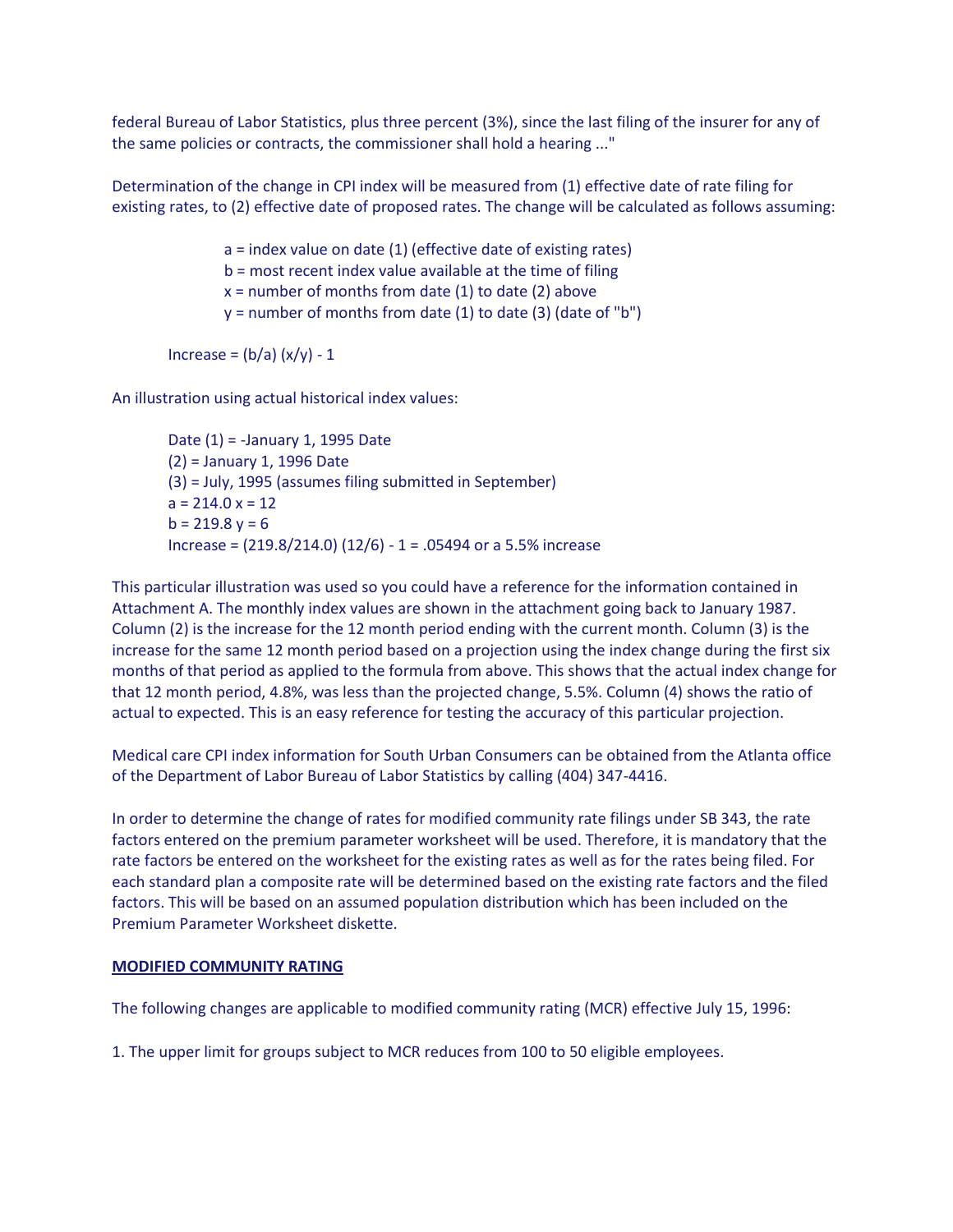2. A discount for healthy lifestyle can utilize any objective, definable basis (rather than just for not using tobacco) and the discount can be any percentage amount not greater than 10% (rather than set at 10% only).

3. Although the premium variance based solely on age has not changed, it will be implemented as a 4:1 maximum ratio for all coverages. Alliance and Non-Alliance, subject to MCR.

4. Rating for industry and/or occupation is allowed with the highest rating factor limited to not more than 15% in excess of the lowest factor (e.g. lowest factor .95, highest factor 1.0925).

5. Rating for gender is allowed but the factor for a gender can't be more than 50% higher than the factor for the other gender in the same age bracket (e.g. male factor .7, female factor 1.05) .

6. The maximum ratio for rates based on case characteristics is 5:1. Case characteristics include only age, gender, occupation/industry and geographic area.

7. Association business, as limited according to Section 9(5), is exempt from MCR.

8. Section 9(6) allows each carrier to phase in rates under the new MCR methodology over a four year period. This phase-in adjustment would be applicable only to renewal business, not new business. Details of the implementation of this rate adjustment will be explained in a separate section of this bulletin.

# **(Note: the risk adjusters bo be used for SB 343 MCR business will be adjusted from the HB 250 risk adjusters consistent with the change in rating variables)**

Three features of modified community rating which remain unchanged deserve mention anticipating possible questions. The January 1, 1996 attained age brackets (see below) and the seven geographic areas defined by the Health Policy Board will not change at this time. Also, the four tier family composition feature continues as the only family composition tiering available for standard plans under MCR.

### **Age Brackets for Modified Community Rating and Risk Adjustment**

| <b>Under 30</b> | 30-39 | 40-49 | $\sim$ $\sim$ $\sim$<br>-54<br>:-טכ | 55-59 | $\sim$ $\sim$ $\sim$<br>60-64 | $\sim$<br>כס' |
|-----------------|-------|-------|-------------------------------------|-------|-------------------------------|---------------|
|-----------------|-------|-------|-------------------------------------|-------|-------------------------------|---------------|

# **RATE METHODOLOGY PHASE-IN UNDER SB 343**

Subsection 9(6) of SB 343 provides for a grading of rates into the new MCR methodology over a four year period. The index community rate in this subsection is the rate according to the new methodology. Through June, 1998 an adjustment of 30% above or below the MCR rate is allowed. This grades to 20% through June, 1999 and 10% through June, 2000. After that, the rates under SB 343 MCR methodology are to be used without adjustment.

This phase-in would be applicable only to policyholders changing from a prior rate methodology (pre-HB 250 or HB250 MCR) to a SB 343 standard plan under MCR with the same carrier. Also, the SB 343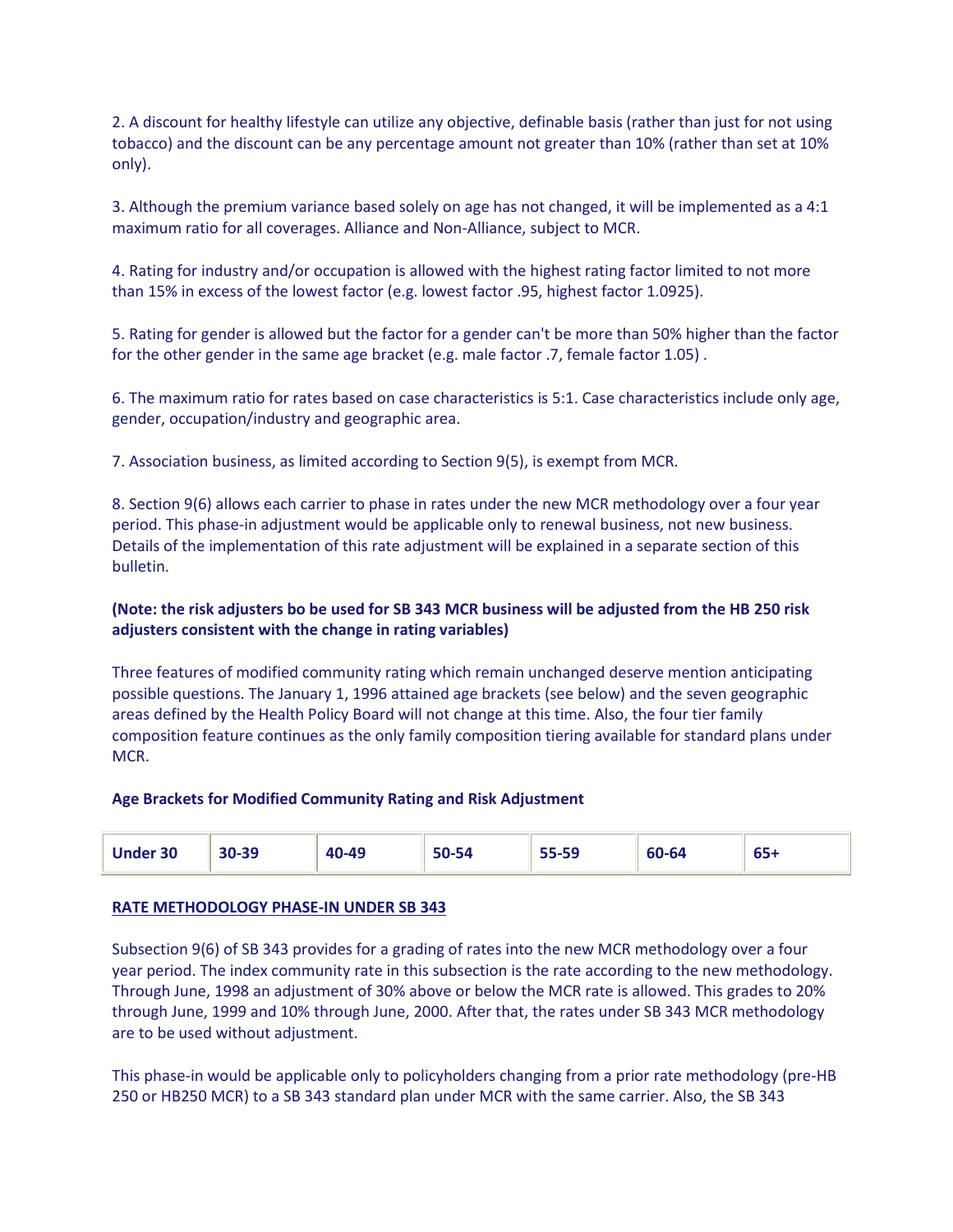standard plan benefits must be similar to the prior benefits. So, the phase-in adjustment **is not** used if a policyholder (a) had no coverage under a health benefit plan immediately before being covered under a SB 343 standard plan subject to MCR, (b) changes carrier at the time of initially being covered under SB 343, or (c) selects a standard plan under SB 343 for which the benefits are not similar to the immediately preceding coverage.

Briefly, the phase-in will adjust the current billed premium for any change in benefits and/or family composition tiering and compare this adjusted premium with the premium calculated using the SB 343 MCR methodology. There would be no adjustment for change in census. The change in premium is checked to see if it is within the range filed by.the company (maximum increase or decrease; see below for further discussion). The result of any adjustment from that comparison is then checked to see if it is within 30% of the SB 343 MCR premium. If not, the final adjustment is made so that the billed premium is 70% or 130% of the MCR premium.

Each company is required to file a maximum premium increase percentage and a maximum decrease percentage for use in the initial comparison of the adjusted current premium to the SB 343 MCR premium. The maximum increase can be any percentage value in the range, 0% through 20%, and the maximum decrease can be any percentage value in the range, -20% through 0%. This maximum increase and decrease percentage filed by a carrier will be used for all policies during the four-year phase-in period.

The following table illustrates determination of composite phase-in premiums in September 1996 for a group of 10 lives, assuming the carrier uses a maximum increase of 15% and a maximum decrease of - 5%.

| <b>Example</b> | <b>Adjusted</b><br>Premium | <b>MCR</b><br>Premium | %<br><b>Changed</b> | <b>Max Adj</b><br><b>Premium</b> | <b>Billed</b><br><b>Premium</b> |
|----------------|----------------------------|-----------------------|---------------------|----------------------------------|---------------------------------|
| A              | \$1,930                    | \$2,047               | 6.1%                | \$2,047                          | \$2,047                         |
| B              | 1,930                      | 2,391                 | 23.8%               | 2,220                            | 2,220                           |
| C              | 1,930                      | 1,840                 | $-4.7%$             | 1,840                            | 1,840                           |
| D              | 1,930                      | 1,400                 | $-25.1%$            | 1,834                            | 1,820                           |

If this group policyholder continues the same standard plan coverage on the next anniversary, September, 1997, the same adjusted premium will be used for comparison purposes. The MCR premium will be the premium according to the census on that date. The phase-in premium will again be determined using the same maximum increase/decrease percentage and +/-30% test.

In September 1998, the same adjusted premium will be used for comparison with the MCR premium according to the census at that time. The maximum increase/decrease percentage remains the same, but the acceptable range of rates around the MCR rate reduces to +/-20%. The same procedure will be used in 1999 with the acceptable range of rates reducing to +/-10%. For September 2000 the MCR premium would be billed without any phase-in testing.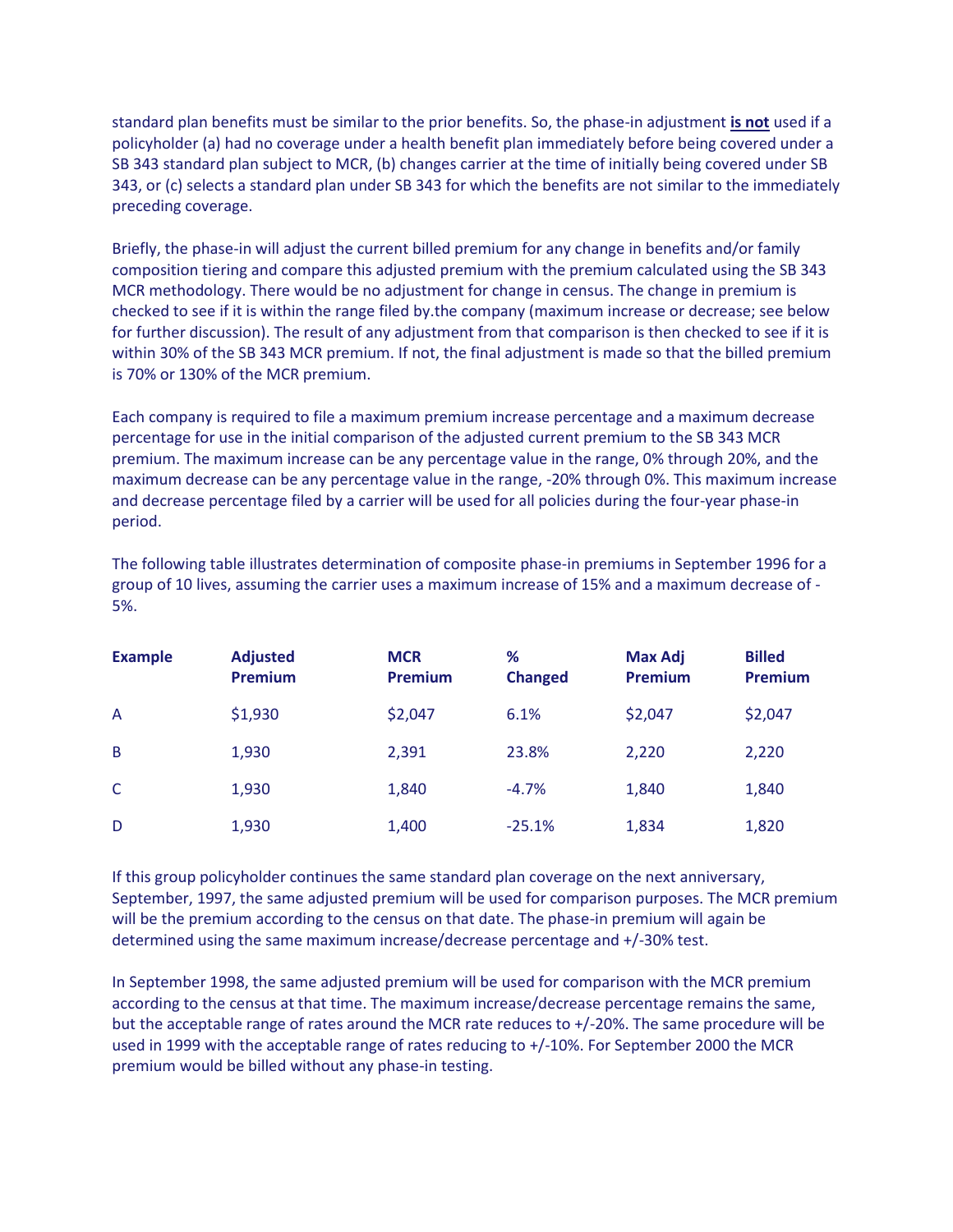Any time a policyholder changes standard plan prior to the end of the phase-in period, the phase-in testing will be discontinued and the MCR premium will be billed.

#### **RATE FILING PROCEDURES General Comments**

We realize that the time available for you to develop and file rates for July 15 has been shortened considerably. The Department review process will necessarily be shortened from what it should be also. Therefore, in order to handle these rate filings effectively, the Department will conduct the review on the following basis:

> **1.** Each rate filing will be reviewed as it is received for required forms, format, supporting documentation and fees; if correct, the review will immediately proceed to step (2) ; if not correct, the exceptions will be communicated as directed in the cover letter of the filing **(note: if the exceptions are not corrected within 30 days of notification, the filing will be returned to the carrier as incomplete).**

> > (2) When each rate filing is completed for step (1), the actuarial review of the filing will be initiated. If any additional information is needed as a result of this review, the request will be made as directed in the cover letter of the filing.

## **Specific filing requirements**

The following list of requirements applies to all rate filings for health benefit plans with exceptions noted. Rate filings for pre-standard plans may be submitted with plan groupings as has been done in the past**. Modified community rate filings must be separate for each combination of product type (FFS, PRO, HMO and POS), line (Individual and Group), and product (e.g. same product type and line, but different networks).** A large group rate filing will include all health benefit coverages under standard plans.

FIVE (5) COPIES ARE REQUIRED FOR ALL MATERIAL INCLUDED IN A RATE FILING. EXCEPT ONLY TWO (2) COPIES OF EACH DISKETTE ARE REQUIRED.

**Refer to this list before sending any filing. It will be used for the initial Department review as discussed in (1) above. Complete and accurate filings will save time for everyone.**

**1. Cover letter - clearly explain the type and content of the filing; specifically highlight any changes in product, plan options, geographic areas, or any other significant element of the company's program compared to the most recent filing;**

**provide name(s) of person(s) to be contacted, with fax number or address, for additional information under the (1) initial review and (2) actuarial review discussed above.**

- **2. Check for \$100.00 fee for each filing.**
- **3. Face sheet Form F-l LH properly completed.**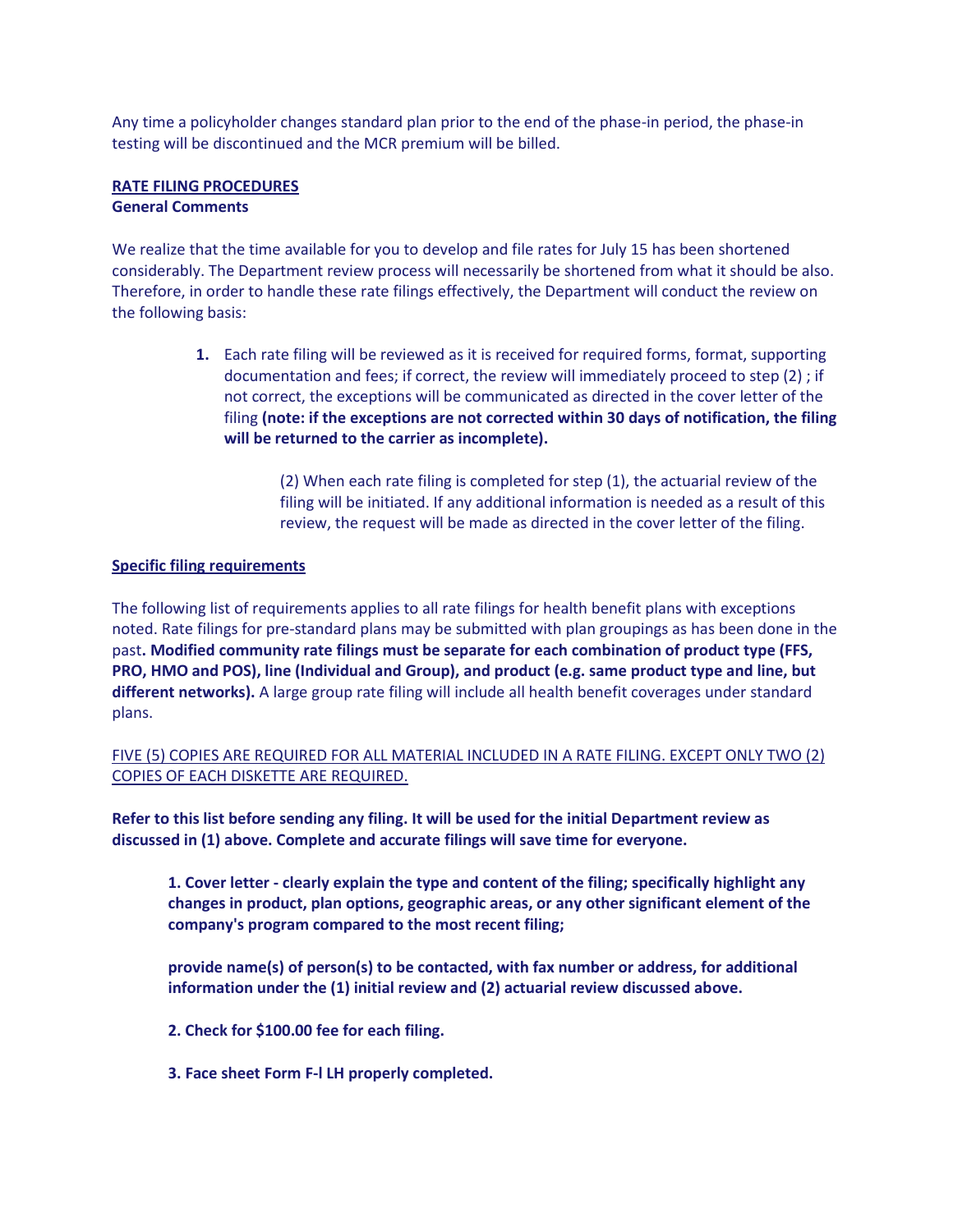**4. Actuarial Memorandum, according to Actuarial Standard of**

**Practice No. 8 for Regulatory Filings for Rates and Financial Projections for Health Plans and to Interpretative Opinion 3, Professional Communications of Actuaries, with the following specifically indicated in the memo with the respective letter, (a) through (j), for easy identification:**

**(a) qualification of the actuary signing the memorandum,**

**(b) thorough, detailed explanation of rate development, including all assumptions and claim cost trend projected, with specific identification of the trend factor,if used, to be applied to determine marketing rates for the second six months period during the 12 month period for which this filing is applicable (as explained in the earlier section on Rate Guarantee Periods and Filing Frequency),**

**(c) detailed explanation of determining small group composite rates and groups to which composite rates would apply; composite rate determination must start with list bill rates for the applicable census (Non-Alliance only),**

**(d) comparison of (i) composite increase in proposed rates compared to existing rates, with (ii) the calculation of increase in CPI plus 3% limit as discussed in a previous section; if (i) exceeds (ii), provide a detailed explanation why this is being requested,**

**(e) reasonably complete listing of SIC Codes with respective industry ratings (subject to** *15%* **maximum variance from low to high), using code 5300 for general retail sales as 1.00, for small group industry ratings and detailed explanation of occupational ratings to be used for individual policies,**

**(f) detailed discussion of basis of determining any healthy lifestyle discount and the discount percentage(s) applicable to the filed rates,**

**(g) administrative cost breakdown for each element contained in marketing, claims handling and general administration, including salaries, bonuses, incentives and rent (with explanation of allocation),**

- **(h) commissions,**
- **(i) taxes (with explanation of allocation), and**
- **(j) investment income (with explanation of allocation).**

**(Note that the following, provided in SB 343 Subsection 16(3), are to be considered in the process of approving or disapproving a filing: benefits provided are reasonable in relation to the premium or fee charged, fees paid to providers for the covered services are reasonable in relation to the premium or fee charged, previous premium rates or fees for the policies or contracts to which the filing applies, the effect of the rate or rate increase on policyholders, enrollees, and subscribers, whether the rates, fees, dues, or other charges are excessive, inadequate, or unfairly discriminatory, and other factors as deemed relevant by the commissioner.**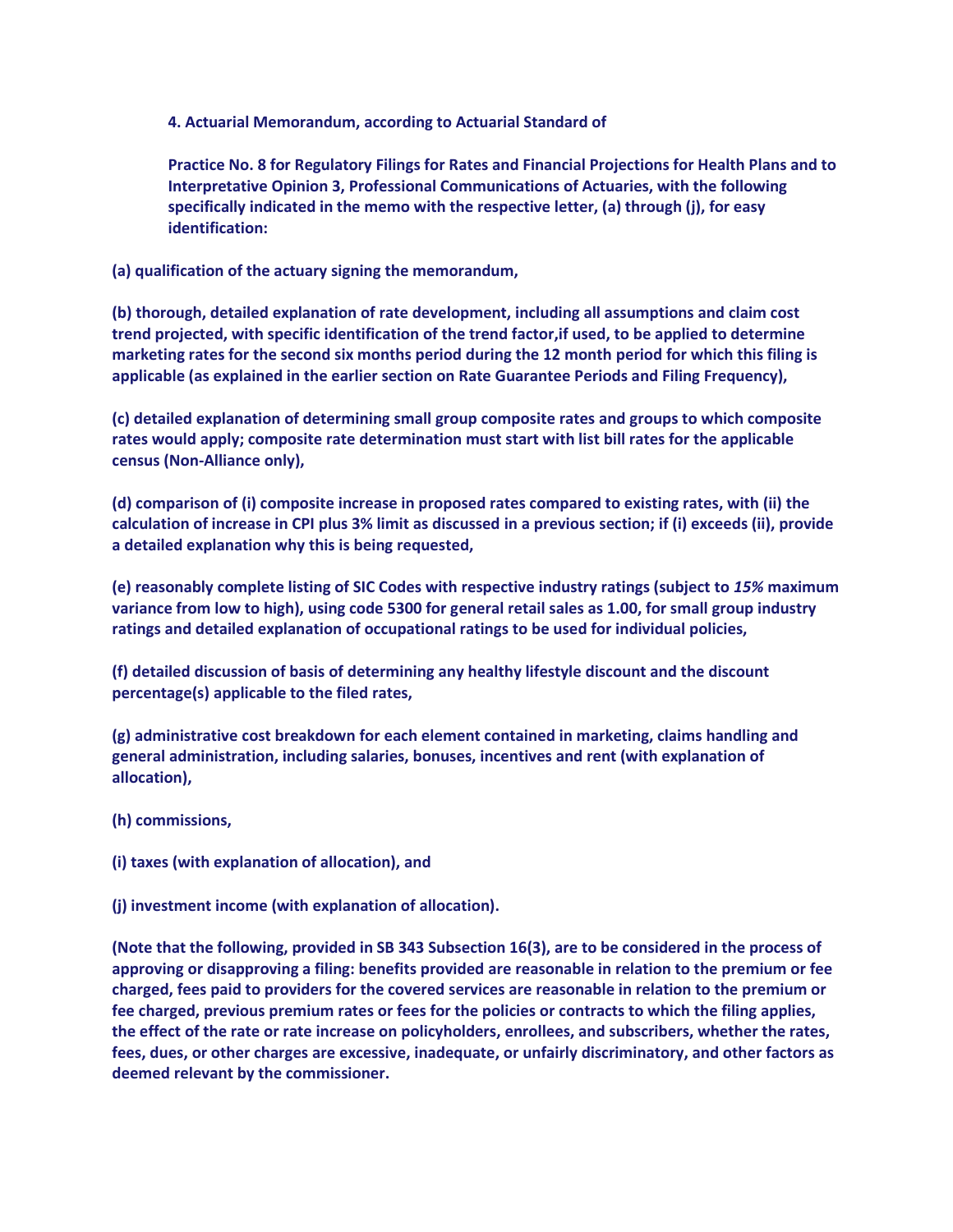**5. Diskette with premium parameter worksheet information (the Department would prefer that multiple filings for one company be sent on one diskette in Lotus 4, with each filing product on a separate sheet); all rates filed are monthly list bill rates; print company name clearly on the label before filing (for MCR filings only).**

**6. Hard copy printout, in the required format, of the premium parameter worksheet (see Attachments B for format) - company name must appear on each printout (for MCR filings only) .**

**7. Hard copy printouts, in required format, of all rider rates -company name and name of rider must appear on each printout (diskettes and printouts of base plan rates will be required after actuarial review is complete), all rates filed are monthly list bill rates (see Attachments B for format), (for MCR filings only).**

**SPECIAL NOTE FOR ACCOUNTABLE HEALTH PLANS FILING ONLY;** The initial rate filings **for Non-Alliance as well as Alliance business,** with all the applicable items in the above check list, should be sent as soon as possible to the Department of Insurance after submitting rate material to the Alliance.

#### **Rate filing diskettes**

Enclosed with this bulletin are two diskettes, plus two additional diskettes for those carriers who are applying to offer coverage through the Alliance. Before doing anything with the diskettes, please make at least one copy as a back-up. **SAVE A COPY OF EACH DISKETTE FOR FUTURE USE.**

**The diskette labeled "Non-Alliance PPW "**contains the Premium Parameter Worksheets for Non-Alliance business. Existing rate factors ("prior filing factors") for standard plans and the proposed factors must be entered in the respective spaces of the PPW applicable to the filing. There are eight sections on the worksheet representing FFS, PPO, HMO, and POS Individual and Group. Logical range names have been assigned to these eight sections so they can be located easily.

**The company name and any product identification must be entered in the appropriate space in the upper left portion of each section used.** As factors are entered, variances from index values and the percentage change from the prior filing factors will be calculated automatically. Likewise, values for the gender, 4:1 and 5:1 tests will automatically appear in the lower left portion of the section. As the maximum and minimum industry/occupation factors are entered, the test value will be calculated. Finally, the load and trend .information must be entered in detail at the bottom of the section.

Note that when all current and prior rate factors have been entered a composite percentage change is calculated for each plan option. This will be a guide to see if the proposed filing is within the "CPI plus 3%" increase that would not automatically call for a hearing as provided under SB 343 Subsection  $16(2)(c)$ .

Also, in a separate column, calculations of composite variance from index values will be generated for each plan as an aid in the review process. A copy of the diskette containing PPWs and hard copy printouts of the PPWs must be included in the initial rate filing as explained in items 5 and 6 of the filing requirements check list.